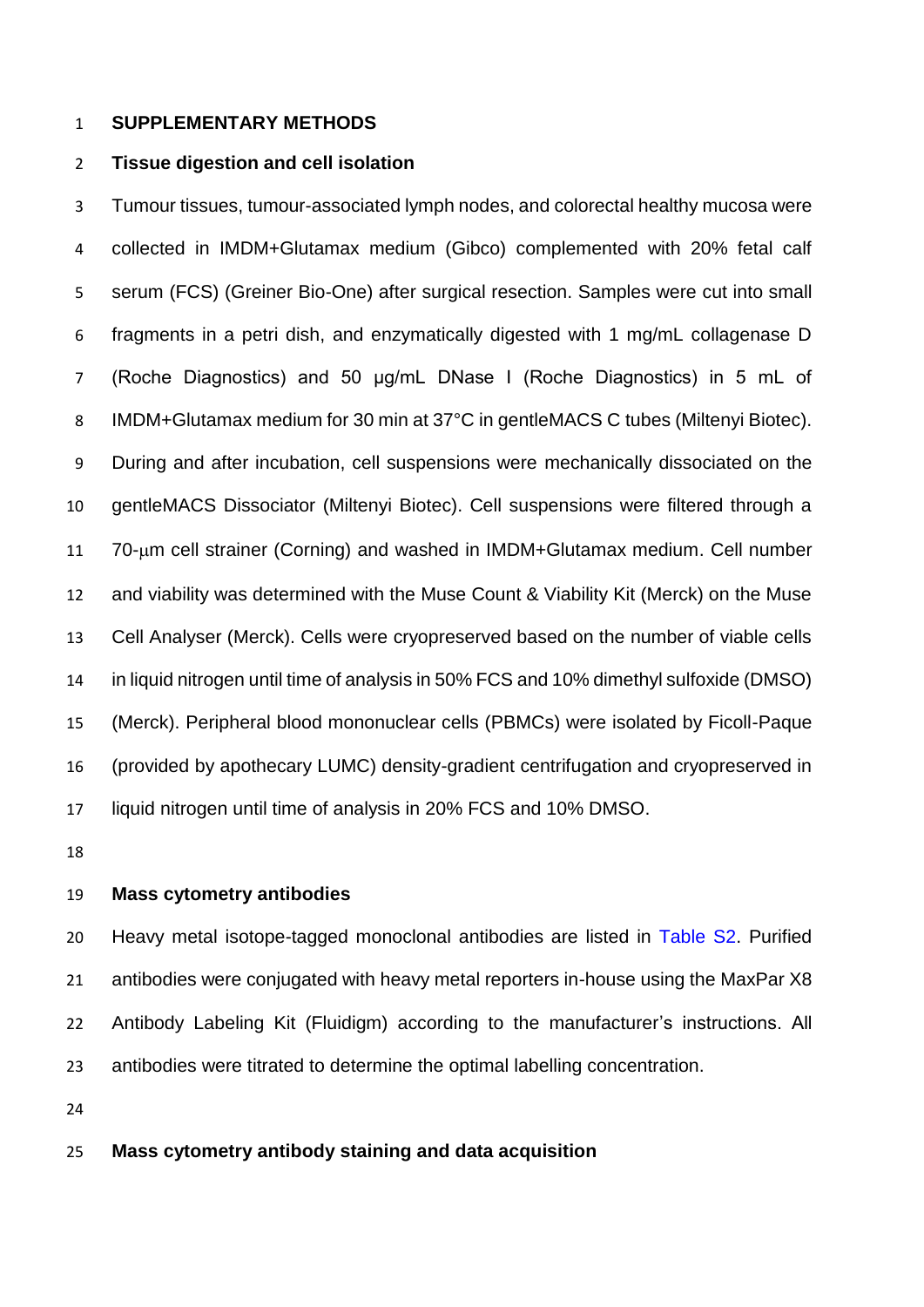Percoll (GE Healthcare) density-gradient centrifugation was performed to isolate immune cells from tumour tissues and colorectal healthy mucosa. Cells were washed in Maxpar Cell Staining Buffer (CSB, Fluidigm), and incubated with 1 mL CSB 29 containing 1 μM Cell-ID intercalator-<sup>103</sup>Rh (Fluidigm) for 15 min at room temperature (rT). Cells were washed, incubated with human Fc receptor block (BioLegend) for 10 min at rT, and stained with cell surface antibodies for 45 min at rT in a final volume of 100 uL. After washing, cells were incubated with 1 mL Maxpar Fix and Perm buffer (Fluidigm Sciences) containing 0.125 μM Cell-ID intercalator-Ir (Fluidigm) overnight at 4°C. Cells were acquired on a Helios-upgraded CyTOF2 and Helios mass cytometer (Fluidigm) at an event rate of <500 events/sec in de-ionized water containing 10x diluted EQ Four Element Calibration Beads (Fluidigm). Data were normalized with the normalization passport EQ-P13H2302\_ver2 for each experiment.

# **Mass cytometry data analysis**

 Correlation analysis of the presence of immune cell clusters across samples (Figure 7) was performed using Spearman's rank correlation in the Corrplot R package. PD-1 42 subsets in CRCs (Figure S9) were gated based on a healthy control PBMC sample into PD-1 negative cells (no PD-1 expression), PD-1 intermediate cells (PD-1 expression levels to a similar extent as healthy control PBMCs), and PD-1 high cells (PD-1 expression levels surpassing that of healthy control PBMCs) as described in a 46 previous study on functional diversity between PD-1 subsets.<sup>1</sup> Tumours with less than 100 cells in one of the PD-1 subsets were excluded from this analysis. Sample and immune cell cluster t-distributed Stochastic Neighbour Embedding (t-SNE) maps 49 (Figure S8) were computed as described previously.<sup>2</sup>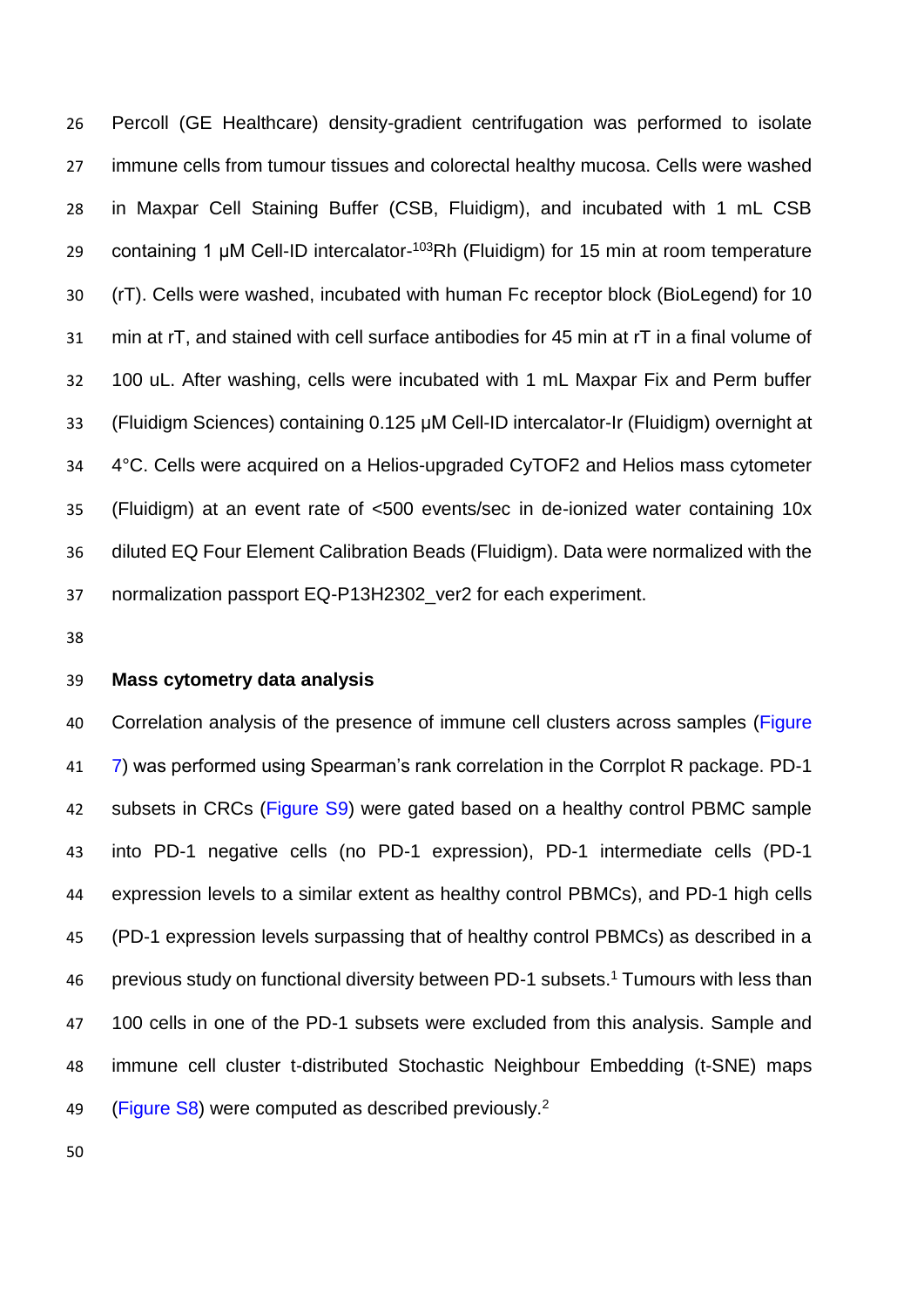#### **Flow cytometry antibody staining**

 Cells were first incubated with human Fc receptor block and cell surface antibodies for 45 min at 4°C. After washing, cells were stained for intracellular proteases and cytokines using Fixation Buffer and Intracellular Staining Perm Wash Buffer (BioLegend) or for FOXP3 expression using FOXP3 Transcription Factor Staining Buffer Set (eBioscience). Compensation was carried out with CompBeads (BD Biosciences) and ArC reactive beads (Life Technologies). Cells were acquired on a LSR II and LSR Fortessa flow cytometer (BD Biosciences) running FACSDiva software version 8.0 (BD Biosciences). Data were analysed with FlowJo software version 10.2 (Tree Star Inc). Antibody details are listed in Table S3.

### **Immunohistochemical staining**

 FFPE blocks from colorectal cancers (CRCs) were obtained from the department of Pathology at the Leiden University Medical Centre (Leiden, The Netherlands). Tumour mismatch repair (MMR) status (MMR-proficient or MMR-deficient) was determined by immunohistochemical detection of PMS2 (anti-PMS2 antibodies; clone EP51, DAKO) 67 and MSH6 (anti-MSH6 antibodies; clone EPR3945, Abcam) proteins.<sup>3</sup> MMR- deficiency was determined by lack of expression of at least one of the MMR-proteins in the presence of an internal positive control. Immunohistochemical detection of human leukocyte antigen (HLA) class I expression was performed with HCA2 and HC10 monoclonal antibodies (Nordic-MUbio), and classified as HLA class I positive, 72 weak, or loss as described previously<sup>4</sup>.

# **Multispectral immunofluorescence detection**